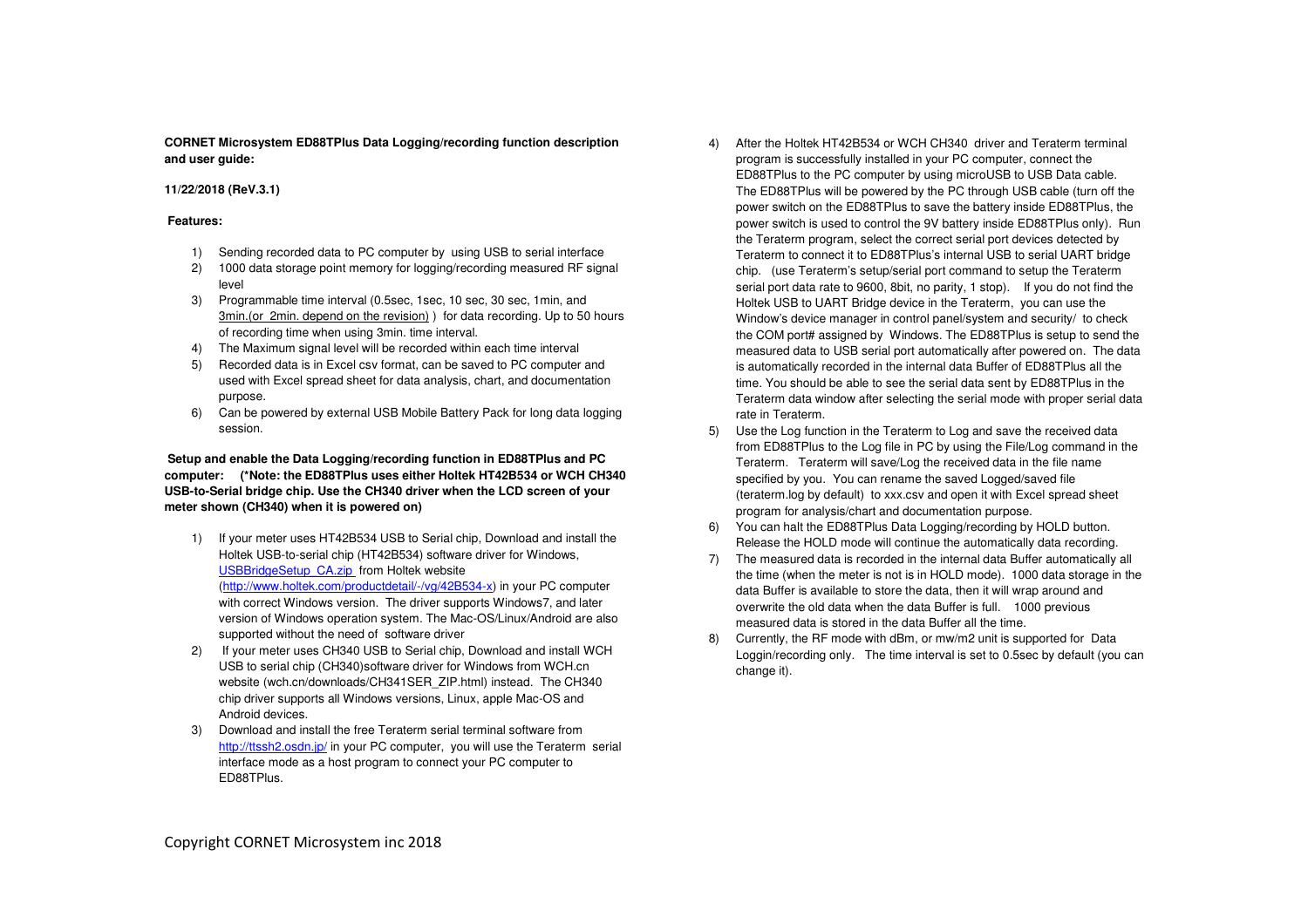### **Data Logging/Recording modes in ED88TPlus:**

- 1) There are 3 data output modes in ED88TPlus Data Logging/recording function. (a) Real time mode (b) Buffer output mode (c) Flashmem output mode.
- 2) Six programmable recording time interval for Logging/recording is available. (0.5sec. 1 sec. 10 sec. 30 sec. 1 min. and 3 min.(or 2min. depend on the revision of the meter).) Measured data is recorded to the internal data Buffer by time interval, the Maximum signal level within each time interval is recorded and saved to the internal data Buffer. 1000 data storage location in the data Buffer is available, therefore if the time interval is 0.5 sec. you can record up to 500 second of data. It is possible to store 50 Hours of data if the time interval is set to 3 minutes. You can turn off the automatic data logging/recording by setting the time interval to "OFF"
- 3) In Real time mode, the meter output the real time measured data to serial port each time interval. Both signal level and frequency of the data is output to serial port in Real-time mode.
- 4) In Buffer output mode, the 1000 recorded data in data Buffer is sent to serial port. (only signal level is output to the serial port in Buffer output mode). The output data is sent from the current data first then the previous 1000 data in backward sequence.

 The data Buffer is high speed SRAM memory, the data in data Buffer will get lost when the meter is power off. You can save the data Buffer data to Flash memory first if you want to keep the recorded data in the data Buffer after power off the meter.

- 5) In Flashmem output mode, the 1000 saved data in the internal Flash memory will be sent out to serial port. The output data is sent from current data first then the previous 1000 data in backward sequence. The recorded data in Flashmem will not get lost after meter power off.
- 6) The Typical application sequence for Data Logging/recording in the field is: power-on meter-->measure the signal around area-->get into Logger setup mode-->save the data in Buffer to Flashmem--> power off the meter--> Go back to office--> connect the MicroUSB cable from ED88TPlus to PC computer--> run Teraterm program in PC--> enable the file Log function in Teraterm--> get into meter's Logger setup mode--> select the Flashmem output mode--> start sending data to PC--> change the Logged file name from xxx.log in PC to xxx.csv --> open the renamed logged file in Excel spread sheet program using .csv format--> analyze and chart the data in Excel spread sheet.

## ED88TPlus Data Logger/Recording setup command:

- 1) Push and hold the "->" key and click the "MODE" key then release the -> key to get into the ED88TPlus Logger setup mode, use the "->" key to move the cursor, use the "<-" key to activate the selection.
- 2) Logger Setup menu:

(EXIT) Logger Setup --- exit the setup mode

- 1) Data2Send -- select data from Realtime, or data Buffer or Flashmem to serial port
- 2) Send data -- start sending the 1000 logged data from selected source to serial port, It might take a while, please wait until it is finished
- 3) Logg time -- change the time interval of recording, (0.5 sec, 1 sec, 10 sec, 30 sec, 1 min, 3 min. (or 2min. depend on the revision of the meter ), and OFF)
- 4) Clear buffer clear data Buffer to all zero
- 5) Save config -- save the new Logger setup/configuration
- 6) RESET config RESET the Logger setup/configuration to default
- 7) Save to Flashmem --- save the recorded data in data Buffer to Flash memory, so data will not get lost after meter power off

**Note1:** You can have both 1000 new data stored in data Buffer and 1000 old data already stored in Flashmem at the same time, each with its own recording time interval. You do not have to save the new data in the data Buffer to Flashmem (overwrite the data already in Flashmem) if you can connect the ED88TPlus to PC computer's USB port without losing the power of meter, ( use the internal 9v battery) and then send both the data in Buffer and in Flashmem to PC computer for analysis. This way you can effectively have 2000 data storage for Logging/recording.

**Note2: Check your MicroUSB cable to make sure it is the "sync cable" for PC communication (not battery charging only cable), some of the MicroUSB cable included in USB Mobile Battery Pack is only for battery charging only, not for communication to PC computer.** Google search "USB sync cable" for the right cable to use.

**Note3:** Check your USB Mobile Battery Pack to see if it will power down by itself when the output current is lower than some number. Avoid the older type of USB Mobile Battery Pack which is designed for charging the mobile phone internal battery and it will auto power down itself when the charging is done or output current is lower to some threshold. Use a USB Mobile Battery Pack (ex. PNY AD5200) which will "not"